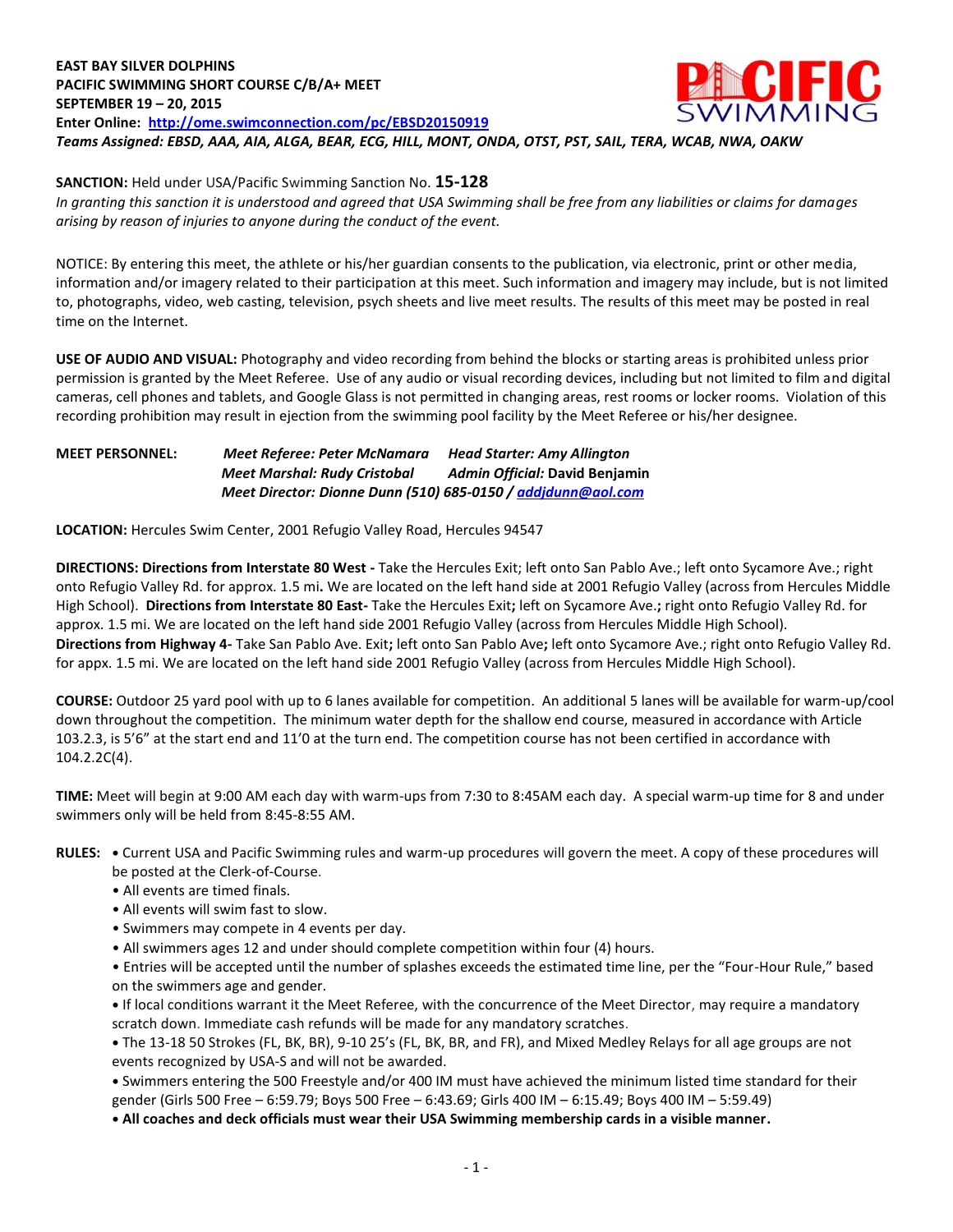**UNACCOMPANIED SWIMMERS:** Any USA-S athlete-member competing at the meet must be accompanied by a USA Swimming member-coach for the purposes of athlete supervision during warm-up, competition and warm-down. If a coach-member of the athlete's USA-S Club does not attend the meet to serve in said supervisory capacity, it is the responsibility of the swimmer or the swimmer's legal guardian to arrange for supervision by a USA-S member-coach. The Meet Director or Meet Referee may assist the swimmer in making arrangements for such supervision; however, it is recommended that such arrangements be made in advance of the meet by the athlete's USA-S Club Member-Coach.

**RACING STARTS:** Swimmers must be certified by a USA-S member-coach as being proficient in performing a racing start, or must start the race in the water. It is the responsibility of the swimmer or the swimmer's legal guardian to ensure compliance with this requirement.

**RESTRICTIONS:** • Smoking and the use of other tobacco products is prohibited on the pool deck, in the locker rooms, in spectator

- seating, on standing areas and in all areas used by swimmers, during the meet and during warm-up periods.
- Sale and use of alcoholic beverages is prohibited in all areas of the meet venue.
- No glass containers are allowed in the meet venue.
- No propane heater is permitted except for snack bar/meet operations.
- All shelters must be properly secured.
- Changing into or out of swimsuits other than in locker rooms or other designated areas is prohibited.

• Destructive devices, to include but not limited to, explosive devices and equipment, firearms (open or concealed), blades, knives, mace, stun guns and blunt objects are strictly prohibited in the swimming facility and its surrounding areas. If observed, the Meet Referee or his/her designee may ask that these devices be stored safely away from the public or removed from the facility. Noncompliance may result in the reporting to law enforcement authorities and ejection from the facility. Law enforcement officers (LEO) are exempt per applicable laws.

**ELIGIBILITY:** • Swimmers must be current members of USA-S and enter their name and registration number on the meet entry card as they are shown on their Registration Card. If this is not done, it may be difficult to match the swimmer with the registration and times database. The meet host will check all swimmer registrations against the SWIMS database and if not found to be registered, the Meet Director shall accept the registration at the meet (a \$10 surcharge will be added to the regular registration fee). Duplicate registrations will be refunded by mail.

• Swimmers in the "A" Division must have met at least USA Swimming Motivational "A" minimum time standard.

Swimmers in the "B" Division must have met at least the listed "B" minimum time standard. All entry times slower than the listed "B" time standard will be in the "C" Division.

• Entries with **"NO TIME" will be ACCEPTED.**

• Entry times submitted for this meet will be checked against a computer database and may be changed in accordance with Pacific Swimming Entry Time Verification Procedures.

• **Disabled swimmers are welcome to attend this meet and should contact the Meet Director or Meet Referee regarding any special accommodations on entry times and seeding per Pacific Swimming policy.**

• Swimmers 19 years of age and over may compete in the meet for time only, no awards. Such swimmers must have met standards for the 17-18 age group.

• The swimmer's age will be the age of the swimmer on the first day of the meet.

## **ENTRY PRIORITY:** *EBSD, AAA, AIA, ALGA, BEAR, ECG, HILL, MONT, ONDA, OTST, PST, SAIL, TERA, WCAB, NWA, OAKW*

Meet entries will not be accepted any earlier than August 15, 2015. Entries from members of assigned Zone 2 teams in "good standing" postmarked or entered online by 11:59p.m. on August 22, 2015 will be given 1<sup>St</sup> priority acceptance. Entries from members of all Zone 2 teams in "good standing" (year round and seasonal) postmarked or entered online between 12:00am August 23, 2015 and 11:59pm August 29, 2015 will be given 2<sup>nd</sup> priority acceptance. All entries from Zone 2, all other Pacific LSC Zones and other LSC'S, either postmarked, entered online, or hand delivered by the entry deadline will be considered in the order that they are received.

**\*\* NOTE: Swimmers who falsify their entry form by listing a team to which they are not legitimately associated will be rejected from the meet. Further, entry fees will not be refunded and they may be referred to the Pacific Swimming Review board Committee for disciplinary action.**

**ENTRY FEES:** \$4.00 per event plus an \$8.00 participation fee per swimmer. Entries will be rejected if payment is not sent at time of request. Relay team fees are \$9.00 per relay team. Swimmers must be entered in the meet to participate in relays. All relays will be deck seeded and entries must be received by the clerk of the course at the time determined each day by the meet referee.

**ONLINE ENTRIES:** To enter online go to **<http://ome.swimconnection.com/pc/EBSD20150919>** to receive an immediate entry confirmation. This method requires payment by credit card. Swim Connection, LLC charges a processing fee for this service, equal to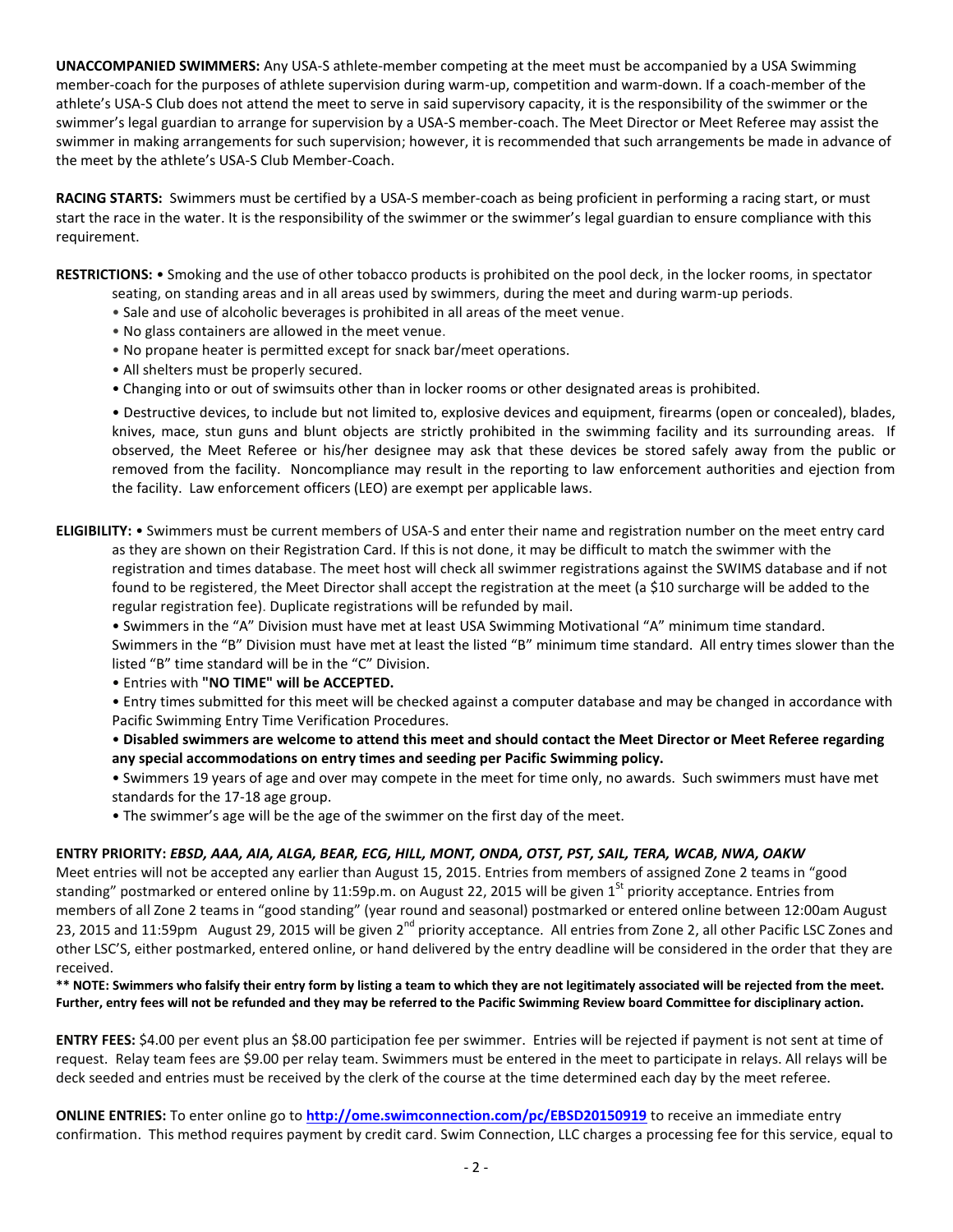\$1 per swimmer plus 5% of the total Entry Fees. Please note that the processing fee is a separate fee from the Entry Fees. If you do not wish to pay the processing fee, enter the meet using a mail entry. **Entering online is a convenience, is completely voluntary, and is in no way required or expected of a swimmer by Pacific Swimming.** Online entries will be accepted through Wednesday, **September 9, 2015**

**MAILED OR HAND DELIVERED ENTRIES**: Entries must be on the attached consolidated entry form. Forms must be filled out completely and printed clearly with swimmers best time. Entries must be postmarked by midnight, Monday, **September 7, 2015** or hand delivered by 6:30 p.m. Wednesday, **September 9, 2015**. No late entries will be accepted. No refunds will be made, except mandatory scratch downs. Requests for confirmation of receipt of entries should include a stamped self-addressed envelope.

**Make check payable to**: **East Bay Silver Dolphins Mail or hand delivered entries to**: **Dionne Dunn 244 Cinnabar Way Hercules, Ca. 94547** 

**CHECK-IN:** The meet will be deck seeded. Swimmers must check-in at the Clerk-of-Course. Close of check-in for all individual events shall be no more than 60 minutes before the estimated time of the start of the first heat of the event. No event shall be closed more than 30 minutes before the scheduled start of the session. Swimmers who do not check in will not be seeded and will not be allowed to compete in that event.

**SCRATCHES:** Any swimmers not reporting for or competing in an individual timed final event that they have checked in for shall not be penalized.

**AWARDS:** Ribbons will be awarded to the  $1^{st} - 8^{th}$  place finishers in the 'A','B', and 'C' divisions for each event for the following age groups: 8 & under, 9-10, 11-12, 13-14, 15-16, 17-18. "A" medals will be awarded to swimmers with an entry time lower than 'A' achieving a PC'A' time standard for the first time. Ribbons will be available to be picked up by swimmers, coaches or a team representative during the meet. Ribbons will not be mailed.

**ADMISSION:** Free. A program will be available for \$3.00

**SNACK BAR & HOSPITALITY:** A snack bar will be available throughout the competition. Coaches and working deck officials will be provided lunch. Hospitality will serve refreshments to timers and volunteers.

**MISCELLANEOUS:** No overnight parking is allowed. Facilities will not be provided after meet hours.

**MINIMUM OFFICIALS:** The Meet Referee shall conduct an inventory of Officials and shall compare the number of swimmers entered against the number of Officials that worked representing each team per day of the meet. Those teams who have not provided sufficient Officials in a day of the meet, in accordance with the table below, will be fined \$100 per missing Official per day.

| Club swimmers entered in session | Trained and carded officials requested |
|----------------------------------|----------------------------------------|
| $1 - 10$                         |                                        |
| $11 - 25$                        |                                        |
| $26 - 50$                        |                                        |
| 51-75                            |                                        |
| 76-100                           |                                        |
| Every 20 swimmers over 100       |                                        |

|           | <b>SATURDAY</b> |               |                 | <b>SUNDAY</b> |            |            |            |  |  |  |
|-----------|-----------------|---------------|-----------------|---------------|------------|------------|------------|--|--|--|
| 8 & UN    | $9 - 10$        | $11 - 12$     | 13-18           | 8 & UN        | $9-10$     | $11 - 12$  | 13-18      |  |  |  |
| 50 Back   | 50 Back         | 100 Back      | 100 Back        | 25 Free       | 100 Free   | 100 Free   | 100 Free   |  |  |  |
| 50 Free   | 50 Free         | 50 Free       | 50 Free         | <b>50 Fly</b> | 50 Fly     | 100 Fly    | 100 Fly    |  |  |  |
| 50 Breast | 50 Breast       | 100 Breast    | 100 Breast      | 25 Back       | $25$ Back* | 50 Back    | 50 Back*   |  |  |  |
| 25 Fly    | $25$ Flv*       | <b>50 Fly</b> | 50 fly          | 25 Breast     | 25 Breast* | 50 Breast  | 50 Breast* |  |  |  |
| 100 Free  | 200 Free        | 200 Free      | <b>500 Free</b> | 100 IM        | 100 IM     | 100 IM     | 400 IM     |  |  |  |
| 100 M.R.  | 100 M.R.        | 200 M.R.      | 200 M.R.        | 100 F.R.      | 100 F.R.   | 200 F.R.   | 200 F.R.   |  |  |  |
| (Mixed)*  | (Mixed)*        | (Mixed)*      | (Mixed)*        | (Mixed)*      | (Mixed)*   | $(Mixed)*$ | (Mixed)*   |  |  |  |

## **EVENT SUMMARY**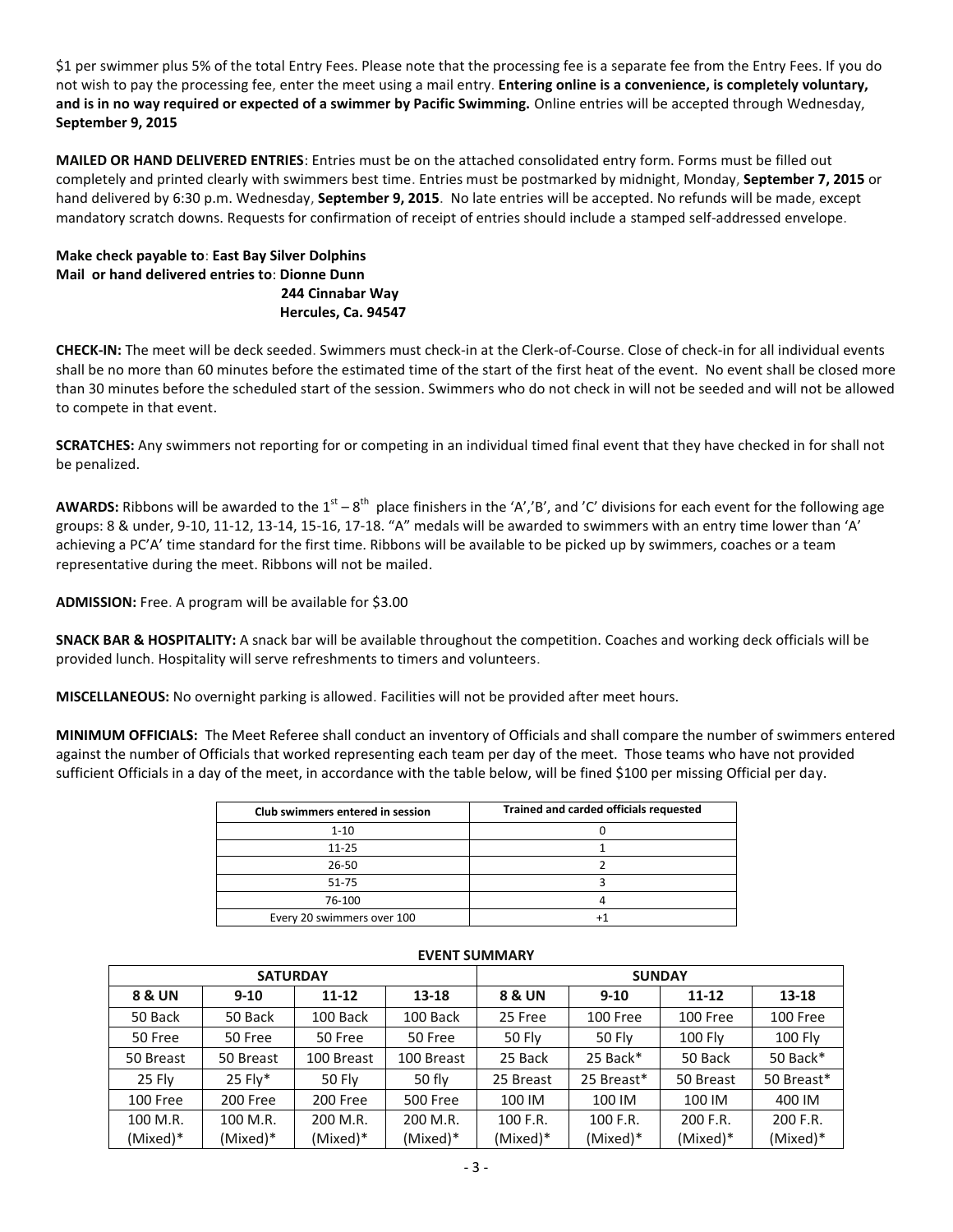| Saturday<br>September 19, 2015 |                                         |                |               | Sunday September 20, 2015        |               |  |  |  |
|--------------------------------|-----------------------------------------|----------------|---------------|----------------------------------|---------------|--|--|--|
| <b>EVENT#</b>                  | <b>EVENT</b>                            | <b>EVENT#</b>  | <b>EVENT#</b> | <b>EVENT</b>                     | <b>EVENT#</b> |  |  |  |
| $\mathbf{1}$                   | 15-18 100 Back                          | $\overline{2}$ | 53            | 15-18 100 Free                   | 54            |  |  |  |
| 3                              | 13-14 100 Back                          | 4              | 55            | 13-14 100 Free                   | 56            |  |  |  |
| 5                              | 11-12 100 Back                          | 6              | 57            | 11-12 100 Free                   | 58            |  |  |  |
| $\overline{7}$                 | 9-10 50 Back                            | 8              | 59            | 9-10 100 Free                    | 60            |  |  |  |
| 9                              | 8 & under 50 Back                       | 10             | 61            | 8 & under 25 Free                | 62            |  |  |  |
| 11                             | 15-18 50 Free                           | 12             | 63            | 15-18 100 Fly                    | 64            |  |  |  |
| 13                             | 13-14 50 Free                           | 14             | 65            | 13-14 100 Fly                    | 66            |  |  |  |
| 15                             | 11-12 50 Free                           | 16             | 67            | 11-12 100 Fly                    | 68            |  |  |  |
| 17                             | 9-10 50 Free                            | 18             | 69            | 9-10 50 Fly                      | 70            |  |  |  |
| 19                             | 8 & Under 50 free                       | 20             | 71            | 8 & Under 50 Fly                 | 72            |  |  |  |
| 21                             | 15-18 100 Breast                        | 22             | 73            | 13-18 50 Back*                   | 74            |  |  |  |
| 23                             | 13-14 100 Breast                        | 24             | 75            | 11-12 50 Back                    | 76            |  |  |  |
| 25                             | 11-12 100 Breast                        | 26             | 77            | 9-10 25 Back*                    | 78            |  |  |  |
| 27                             | 9-10 50 Breast                          | 28             | 79            | 8 & under 25 Back                | 80            |  |  |  |
| 29                             | 8 & Under 50 Breast                     | 30             | 81            | 13-18 50 Breast*                 |               |  |  |  |
| 31                             | 13-18 50 Fly*                           | 32             | 83            | 11-12 50 Breast                  |               |  |  |  |
| 33                             | 11-12 50 Fly                            | 34             | 85            | 9-10 25 Breast*                  | 86            |  |  |  |
| 35                             | 9-10 25 Fly*                            | 36             | 87            | 8 & under 25 Breast              | 88            |  |  |  |
| 37                             | 8 & Under 25 Fly                        | 38             | 89            | 15-18 400 IM**                   | 90            |  |  |  |
| 39                             | 15-18 500 Free**                        | 40             | 91            | 13-14 400 IM**                   |               |  |  |  |
| 41                             | 13-14 500 Free**                        | 42             | 93            | 11-12 100 IM                     | 94            |  |  |  |
| 43                             | 11-12 200 Free                          | 44             | 95            | 9-10 100 IM                      | 96            |  |  |  |
| 45                             | 9-10 200 Free                           | 46             | 97            | 8 & Under 100 IM                 | 98            |  |  |  |
| 47                             | 8 & under 100 Free                      | 48             | 99            | 10 Un 100 Free Relay<br>(mixed)* |               |  |  |  |
| 49                             | 10 & under 100 Medley<br>relay (mixed)* |                | 100           | 11-12 200 Free Relay<br>(mixed)* |               |  |  |  |
| 50                             | 11-12 200 Medley Relay<br>(mixed)*      |                | 101           | 13-18 200 Free Relay<br>(mixed)* |               |  |  |  |
| 51                             | 13-18 200 Medley Relay<br>(mixed)*      |                |               |                                  |               |  |  |  |

| September 19, 2015<br>Saturday |                                         |                |
|--------------------------------|-----------------------------------------|----------------|
| NT#                            | <b>EVENT</b>                            | <b>EVENT#</b>  |
| 1                              | 15-18 100 Back                          | $\overline{2}$ |
| $\frac{3}{5}$                  | 13-14 100 Back                          | 4              |
|                                | 11-12 100 Back                          | 6              |
| $\overline{7}$                 | 9-10 50 Back                            | 8              |
| 9                              | 8 & under 50 Back                       | 10             |
| $\overline{1}$                 | 15-18 50 Free                           | 12             |
| L3                             | 13-14 50 Free                           | 14             |
| L5                             | 11-12 50 Free                           | 16             |
| $\overline{17}$                | 9-10 50 Free                            | 18             |
| L9                             | 8 & Under 50 free                       | 20             |
| $\overline{21}$                | 15-18 100 Breast                        | 22             |
| $^{23}$                        | 13-14 100 Breast                        | 24             |
| 25                             | 11-12 100 Breast                        | 26             |
| 27                             | 9-10 50 Breast                          | 28             |
| 29                             | 8 & Under 50 Breast                     | 30             |
| $^{31}$                        | 13-18 50 Fly*                           | 32             |
| $\overline{3}$                 | 11-12 50 Fly                            | 34             |
| 35 <sub>2</sub>                | 9-10 25 Fly*                            | 36             |
| 37                             | 8 & Under 25 Fly                        | 38             |
| 39                             | 15-18 500 Free**                        | 40             |
| $\overline{11}$                | 13-14 500 Free**                        | 42             |
| $13 \,$                        | 11-12 200 Free                          | 44             |
| 15                             | 9-10 200 Free                           | 46             |
| 17                             | 8 & under 100 Free                      | 48             |
| 19                             | 10 & under 100 Medley<br>relay (mixed)* |                |
| 50                             | 11-12 200 Medley Relay<br>(mixed)*      |                |

## **\*These events are not recognized by USA-S/PC, and will not be awarded**

**\*FOR SEEDING PURPOSES,** 9-10 ages enter your 50 yard time for that stroke, 13-18 ages enter your 100 time for that stroke.

\*\* Swimmers entering the 500 Freestyle and/or 400 IM must have achieved the minimum listed time standard for their gender (Girls 500 Free – 6:59.79; Boys 500 Free – 6:43.69; Girls 400 IM – 6:15.49; Boys 400 IM – 5:59.49)

**Note:** Relays may be "mixed" gender within an age group. A relay may be composed of any combination of female and male swimmers, or may be composed of completely of one gender (all male or all female) of swimmers. Relay events are entered by coaches submitting relay cards on the day the relays are due to be swum and not by individuals.

Use the following URL to find the time standards: <http://www.pacswim.org/swim-meet-times/standards>